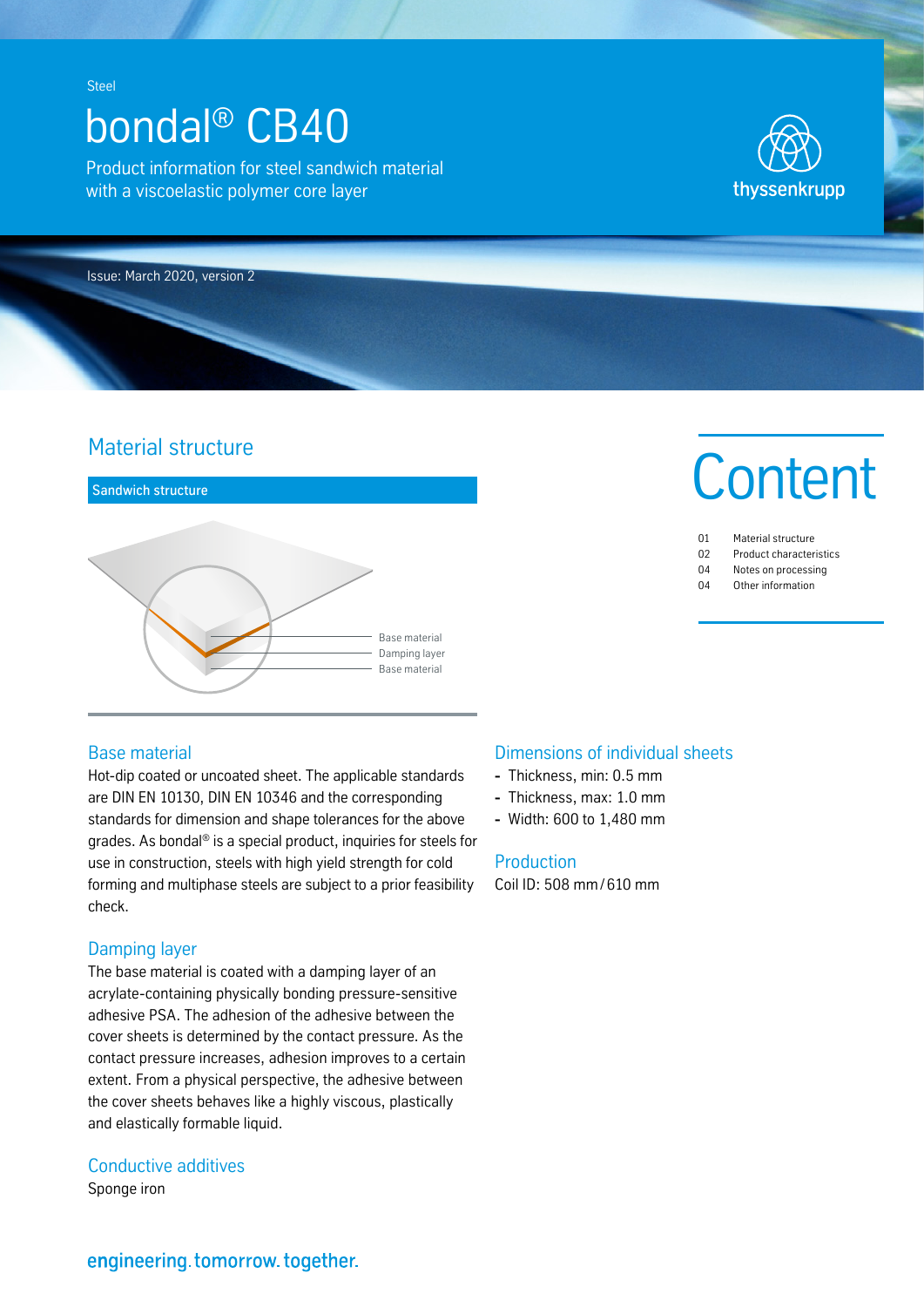# Product characteristics<sup>1)</sup>

Thickness of damping layer  $40 \mu m \pm 5 \mu m$ 

# Adhesion ²)

- **-** Peel strength: min. 7.5 N/cm (according to DIN EN ISO 11339:2010-06)
- **-** Shear strength: min. 1 N/mm² (with restriction according to DIN EN 1465:2009-07)

# Thermal behavior<sup>3)</sup>

- **-** Short-term load: max. 200°C/30 min
- **-** Run-out resistance: max. 200°C
- **-** Decomposition temperature: from 240°C

# Damping properties of composite

Material: bondal® CB40 Rod dimension incl. thickness structure: 0.6 mm/0.04 mm/ 0.6 mm x 50 mm x 456 mm Area based mass: 9.25 kg/m2

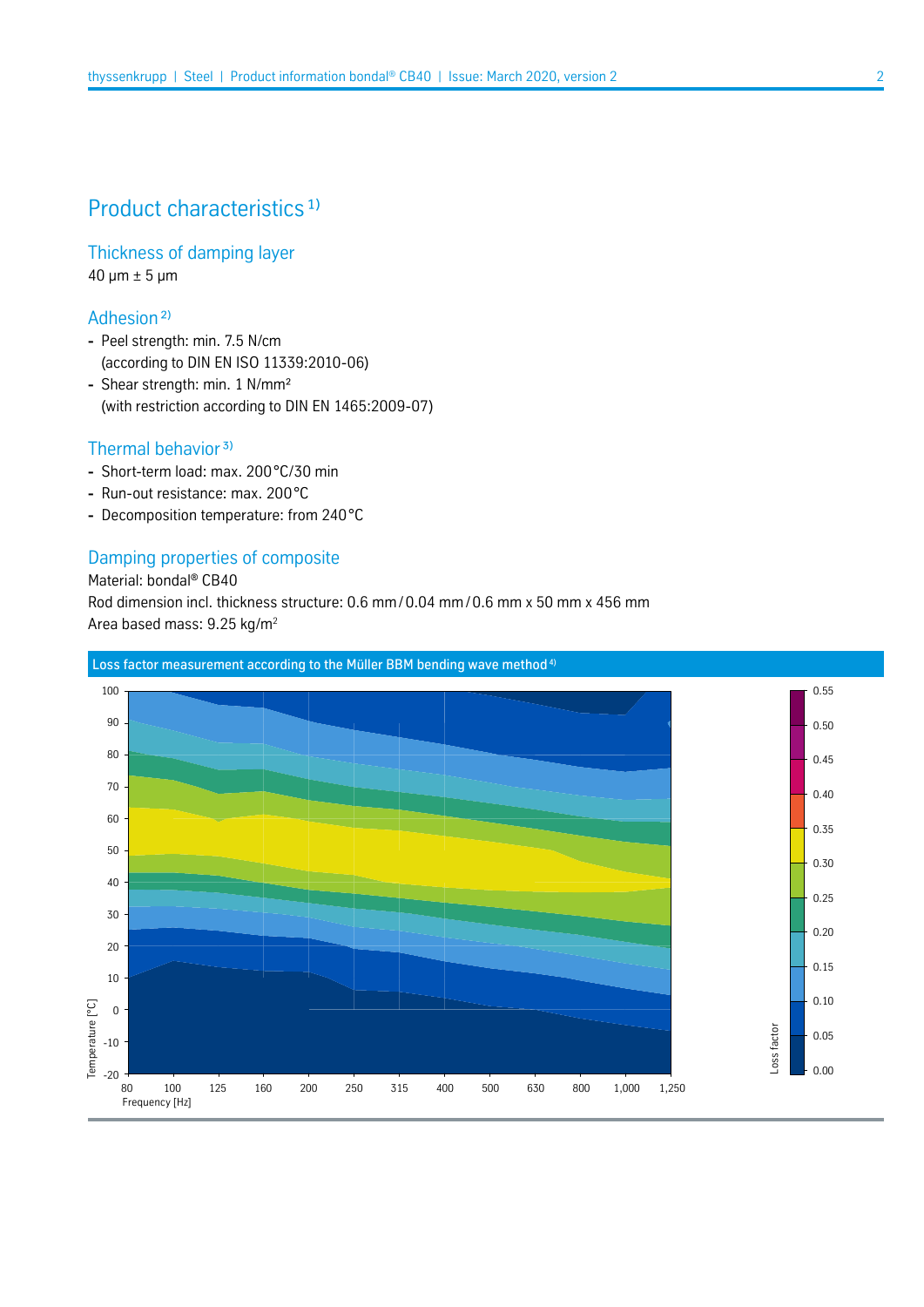#### Bending wave method Müller BBM



#### Frequency dependence of flexural strength and modulus of elasticity<sup>4)</sup>





where:

- 
- Area based mass in kg/m²
- Equation of bending stiffness: where:<br>  $B = \frac{64 m'' f_n^2 b l^4}{\pi^2 \beta_n^4}$   $B = \frac{64 m'' f_n^2 b l^4}{\pi^2 \beta_n^4}$   $B = \frac{164 m m''}{\pi^2 \beta_n^4}$   $B = \frac{164 m m''}{\pi^2 \beta_n^4}$ Ordinal number of oscillations  $n = 1, 2, ...$  $\boldsymbol{n}$ 
	- Resonance frequency of relevant mode in Hz  $f_n$
- $\boldsymbol{b}$ Width of rod in m  $\mathfrak{l}$ 
	- Lenght of rod in m
- $\beta_n$  $\beta_1 = 1.1944$ ,  $\beta_2 = 2.9860$ ,  $\beta_n = 2n-1$